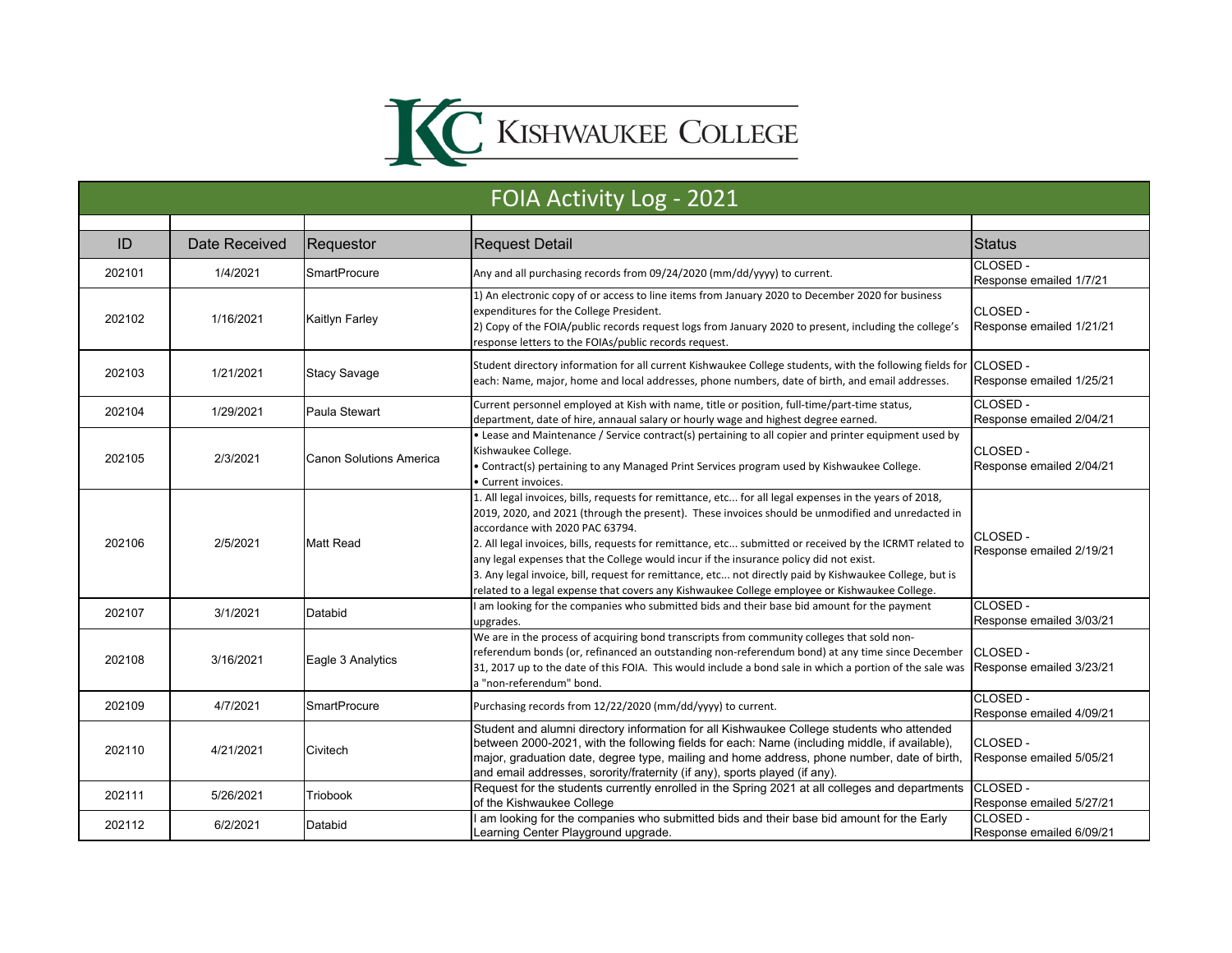| 202113 | 6/21/2021  | CJIS Group, LLC          | RFP and awarded bid for the IT Penetration Testing Services.                                                                                                                                                                                                                                                                                                                                                                                                                                                                                          | CLOSED -<br>Response emailed 6/24/21         |
|--------|------------|--------------------------|-------------------------------------------------------------------------------------------------------------------------------------------------------------------------------------------------------------------------------------------------------------------------------------------------------------------------------------------------------------------------------------------------------------------------------------------------------------------------------------------------------------------------------------------------------|----------------------------------------------|
| 202114 | 7/12/2021  | <b>SmartProcure</b>      | Any and all purchasing records from 04/17/2021 (mm/dd/yyyy) to current.                                                                                                                                                                                                                                                                                                                                                                                                                                                                               | CLOSED-<br>Response emailed 7/14/21          |
| 202115 | 7/12/2021  | <b>College Reaction</b>  | <br> Fall 2021 student email addresses, majors, and class year of the undergraduate, and graduate population Response emailed 7/14/21                                                                                                                                                                                                                                                                                                                                                                                                                 | CLOSED -                                     |
| 202116 | 8/18/2021  | OpenTheBooks.com         | An electronic copy of all payment transactions for fiscal year 2020 (19/20).<br>This could be considered one of the following reports: Vendor Payment Checkbook Report, Checkbook<br>Register, Expenditure Data, Transactional Detail Payments, Online Checkbook, or Disbursements.                                                                                                                                                                                                                                                                   | CLOSED -<br>Response emailed 8/19/21         |
| 202117 | 9/9/2021   | Robbie Ness (Civitech)   | am requesting the employee directory information for all current Kishwaukee College employees,<br>with the following fields for each: Name, home and local addresses, phone numbers, date of birth,<br>email addresses, gender and race.                                                                                                                                                                                                                                                                                                              | CLOSED -<br>Response emailed 09/14/21        |
| 202118 | 9/18/2021  | Rose Schneiderman        | Please provide me a copu of the KCSS most recent CBA and any MOUs entered into since                                                                                                                                                                                                                                                                                                                                                                                                                                                                  | CLOSED -<br>Response emailed 09/23/21        |
| 202119 | 9/22/2021  | Robbie Ness (Civitech)   | I am requesting the student directory information for all Fall 2021 semester Kishwaukee College<br>students, with the following fields for each: Name, major, home and local addresses, phone numbers,<br>date of birth, and email addresses.                                                                                                                                                                                                                                                                                                         | CLOSED-<br>Response emailed 09/23/21         |
| 202120 | 9/27/2021  | <b>Ryan Evans</b>        | Fall 2021 student email addresses, majors, and class year of the undergraduate, and graduate<br>population                                                                                                                                                                                                                                                                                                                                                                                                                                            | CLOSED-<br>Response emailed 09/29/21         |
| 202121 | 10/20/2021 | Samantha Lemessy         | am submitting a Public Records Request to Kishwaukee College for the Spring 2016- Fall 2021<br>semester. The request is limited to readily available general directory records without physically<br>copying, scanning, or printing paper documents. Any editable electronic document is acceptable.                                                                                                                                                                                                                                                  | CLOSED -<br>Response emailed 10/25/21        |
| 202122 | 10/25/2021 | Kayla Sewell             | Request access to and a copy of all current Student Directory Information for the Fall 2021 semester as<br>permitted for disclosure under Family Educational Rights and Privacy Act Regulations (FERPA). If your<br>agency does not maintain these public records, please let me know who does and include the proper<br>custodians name, address, telephone number and email.                                                                                                                                                                        | CLOSED -<br>Response emailed 10/26/21        |
| 202123 | 10/26/2021 | <b>Construct Connect</b> | am reaching out regarding the bid documents for the above referenced project. I see that bid<br>documents are not available to plan rooms through BHFX for this project. I would like to see if we<br>could obtain an electronic copy of the bid documents directly from your office for the project.<br>A few other questions I have on the project:<br>-Is there an estimated start date for when work might begin?<br>-Is an estimated project cost available?<br>-Is a sign-in sheet available from the pre-bid meeting that could be sent to me? | <b>CLOSED -</b><br>Response emailed 10/28/21 |
| 202124 | 11/1/2021  | Databid                  | am looking for the companies who submitted bids and their base bid amount.                                                                                                                                                                                                                                                                                                                                                                                                                                                                            | CLOSED -<br>Response emailed 11/02/21        |
| 202125 | 11/1/2021  | <b>Construct Connect</b> | am writing to request a copy of the bid tabulation for the above project, and if available, the awarded<br>contractor and awarded amount. I would also like to know the anticipated construction start date and<br>completion date, if determined.                                                                                                                                                                                                                                                                                                    | CLOSED -<br>Response emailed 11/02/21        |